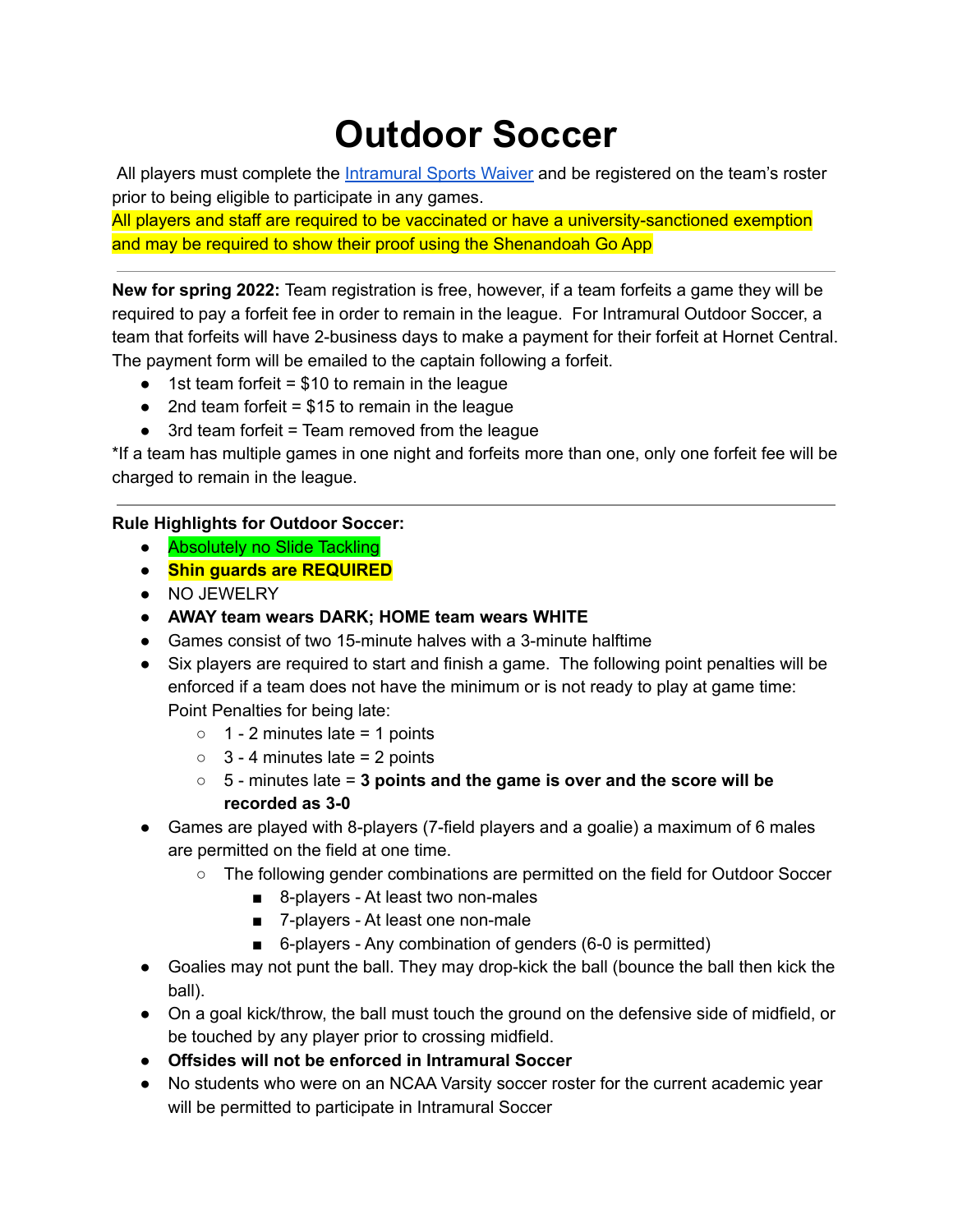**Overtime:** consists of 1 "golden goal" period of up to 5-minutes (**postseason only)** Shootouts will take place if the game is tied after overtime. Shootouts consist of 5-penalty kicks per team in alternating order. If the score is tied after 5, each team makes 1 more attempt until a winner is determined. All 8-players on the field at the conclusion of overtime must take a penalty shot before the order repeats itself.

**Goalies:** can use their hands inside the "18-yard" box. **Goalies may not punt the ball. They may** drop kick the ball (bounce the ball then kick the ball).

**Substitutions:** may be made during dead balls. Subs must enter from mid-field. Unlimited substitutions may be made.

**Kickoff:** starts each period and **does not need to be a forward pass.** Kickoffs are indirect.

**Throw-ins:** occur as the ball passes over a sideline. A throw-in will always be indirect.

**Corner kicks:** are the result of the defensive team kicking the ball over the end line and a goal is not scored. Corner kicks are direct.

**Goal kicks:** occur when the attacking team hits the ball over the end line and it does not result in a goal. On a goal kick/throw, the ball must touch the ground on the defensive side of midfield, or be touched by any player prior to crossing midfield. Goal kicks are indirect.

**Free kicks:** result from a slide tackle, or any physical contact that results in a foul (**direct kick**)

**Penalty kicks:** are 12-yards from the goal line and result from a free kick awarded inside the "18-yard" box. ( direct kick)

**Indirect free:** kicks are awarded when in the opinion of the referee, a player: Impedes the progression of an opponent (obstruction), Plays in a dangerous manner, prevents the goalkeeper from releasing the ball from his/her hands. Or when a keeper, inside their own penalty area: Handles a back pass, Touches the ball again with their hands before it is touched by another player after releasing it from their possession. Defenders must stand 10-yards away from all corner kicks, and free kicks.

**Uniforms:** If teams do not have numbered jerseys, pinnies will be distributed. All players must wear cleats or athletic shoes. Cleats may not be metal or have a toe cleat. Shin guards are Required.